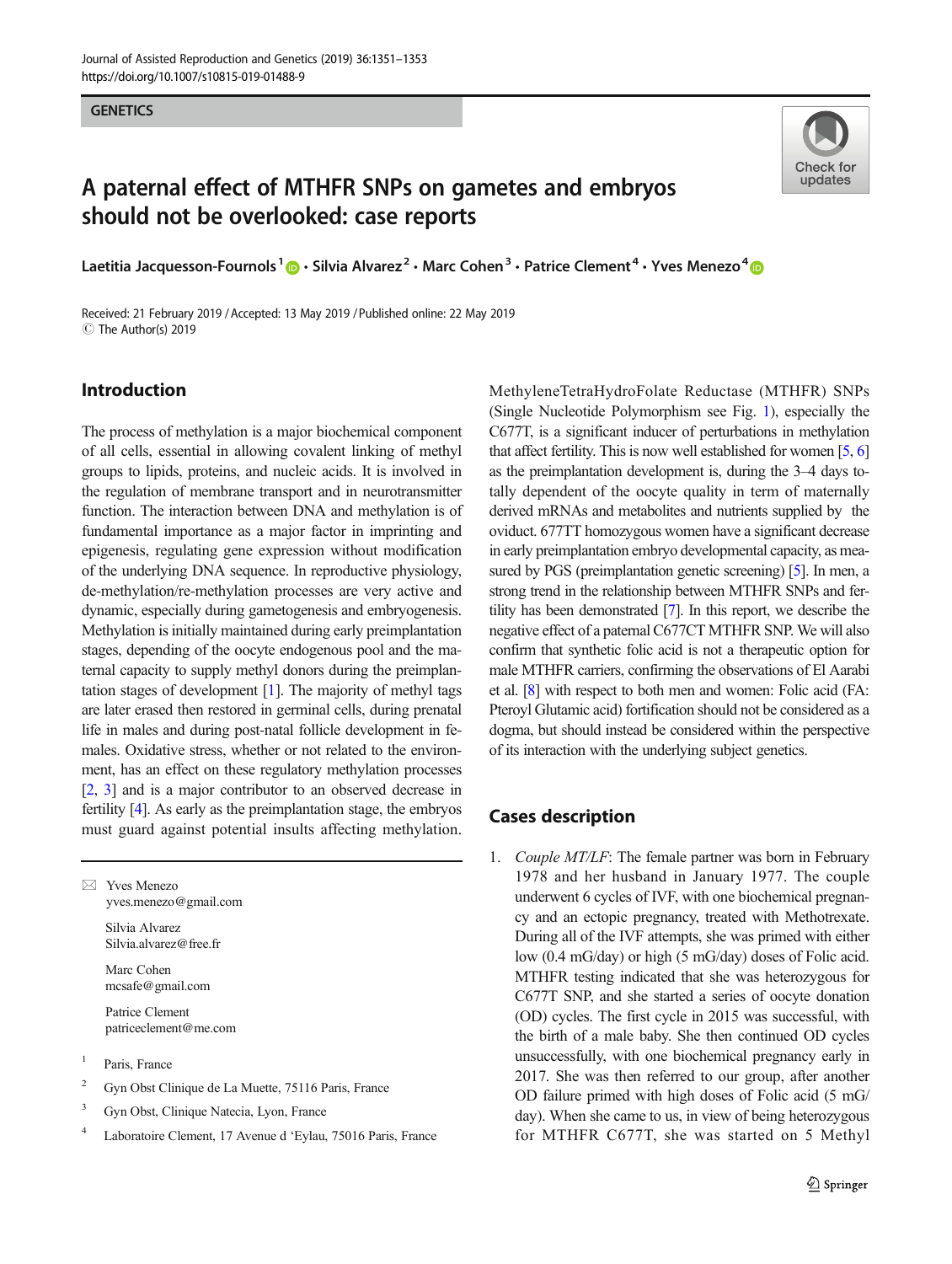<span id="page-1-0"></span>

Fig. 1 The folates and the one-carbon cycle (1-CC). The synthetic folic acid enters the folates cycles after a 2-step modification by DHFR: dihydrofolate reductase. In MTHFR SNPs carriers, the capacity to form 5 MTHF drops down to 75% in 677TTs. 5MTHF is located downstream

the MTHFR enzyme. Then, Hcy recycling is severely impaired. Note that the CBS pathway is allosterically activated by SAM (SAdenosyl Methionine): this pathway is of major importance for the synthesis of glutathione and Hypotaurine two regulators of oxidative stress

Tetrahydrofolate, 400 μG daily (the folate compound downstream of MTHFR), sustained by a support of the one-carbon cycle (Zn, B3, B6, B12, Impryl®, Parthenogen, Lugano, Switzerland). In our practice, this supplement is systematically administered to all patients who carry a MTHFR SNP. She then undertook a cycle with transfer of blastocyst, frozen during the previous (3rd) OD cycle, treated with Impryl® and Heparin (Lovenox®): this cycle ended with a miscarriage at 8.5 weeks. The couple then decided on a further OD cycle, with the female partner continuing Impryl® pre-treatment for 3 months. No one of the oocyte donors (from Spain and US) had been tested for these MTHFR SNPs. The women continued the treatment after the last OD failures. Her partner has normal sperm parameters according to WHO criteria, and he was tested for MTHFR SNPs C677T and A1298C. He was found to be homozygous for MTHFR 677TT (with no A1298 SNP variant), and was immediately started on 5-MTHF folate treatment at the same dose as his wife. The couple conceived spontaneously 8 weeks later. The treatment was continued throughout pregnancy and during breast feeding. A female baby was delivered at 38 weeks in December 2018, weighing 2.7 kg, 49 cm in length.

2. Second case series: When couples have high difficulties to conceive, whatever the woman genetic profile, the man is systematically tested. In seven couples for whom the woman had been tested WT or HTZ for one mutation, treatment did not allow them to conceive. When tested, the men had three mutated alleles (two 677TT/1298AC and five 1298CC/677CT), with no elevation of the circulating homocysteine. For another couple, the woman was tested 1298CC/677CT and her companion has been tested 677TT/1298AC with an elevated homocysteine (Hcy: 20μMoles per liter). Treatments had been unsuccessful for all these couples. A decrease in Hcy from 20 to 11 μmol per liter was observed for the man who had an elevated Hcy

### Conclusion

Our observations confirm the concept that a correct process of methylation is mandatory for complete gametogenesis and embryonic development. Although the maternal impact of MTHFR SNPs is important and has been clearly demonstrated at early and late preimplantation stages [[5,](#page-2-0) [6](#page-2-0)], a paternal effect should not be overlooked. The paternal effect is most likely delayed in terms of a negative impact on embryo development, probably by affecting trophoblast function. The second aspect for consideration is that high doses of folic acid do not allow correct embryonic development if the gametes are "methylation defective" with respect to MTHFR mutations. The oocyte is apparently unable to correct methylation errors carried by sperm. Testicular methylation deficiency is not corrected by exogenous folic acid support which rather may exacerbate the problems  $[8, 9]$  $[8, 9]$  $[8, 9]$  It seems that folic acid is not helpful in ovarian and testis methylation deficiencies linked to MTHFR SNPs. 5-MTHF, the metabolite downstream of MTHFR, can apparently avoid these methylation errors in MTHFR SNP carriers. It also helps in regulating sperm methylation. This has been observed for 677TT male, whatever the genetic background of the woman. Four deliveries have been obtained in a series (already partly published